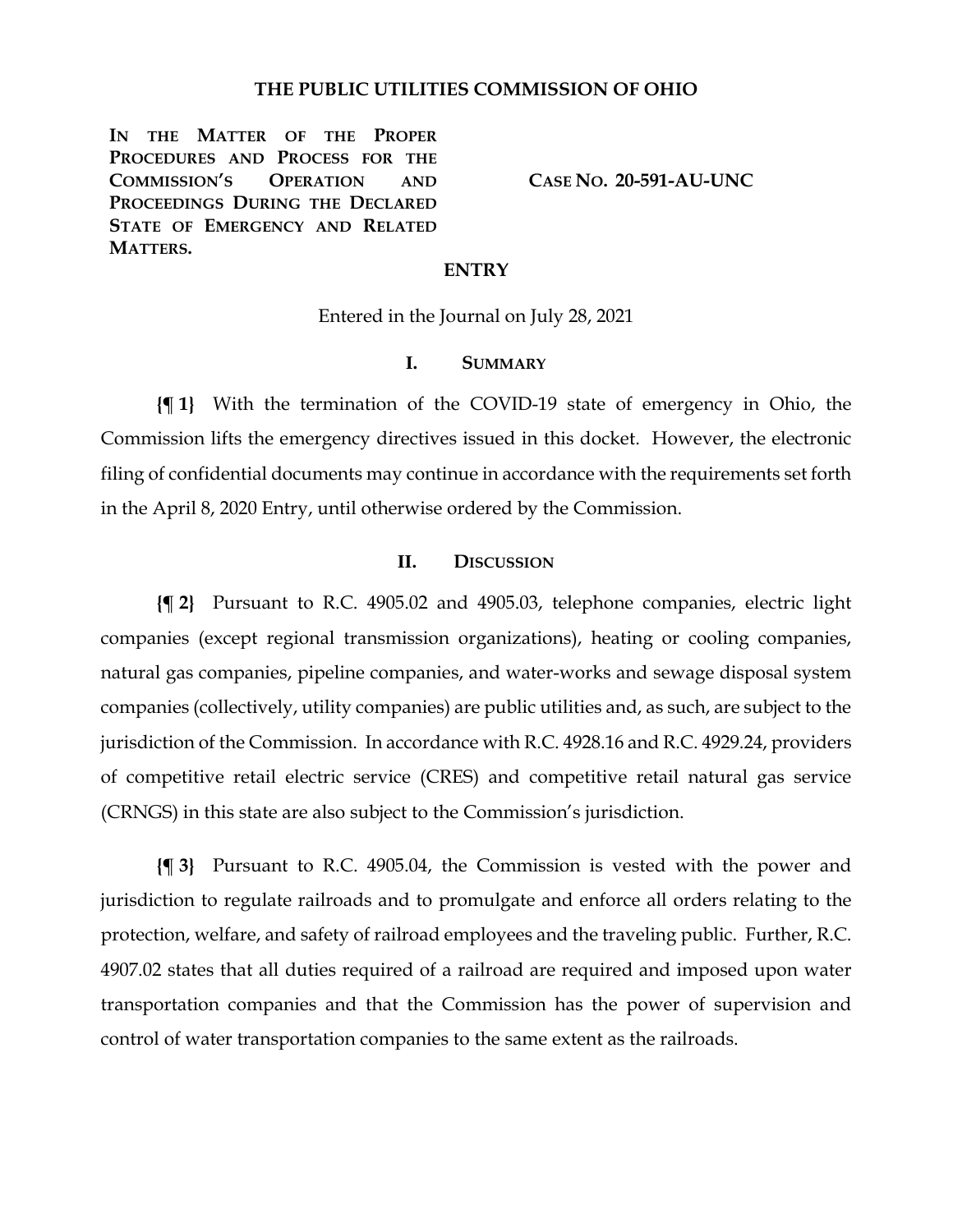**{¶ 4}** R.C. 4909.16 provides, in part, that, in the event of an emergency, when the Commission finds it necessary to prevent injury to the business or interests of the public or of any public utility, it may temporarily alter, amend, or suspend any existing rates or schedules.

**{¶ 5}** On March 9, 2020, the governor signed Executive Order 2020-01D (Executive Order), declaring a state of emergency in Ohio to protect the well-being of Ohioans from the dangerous effects of COVID-19. As described in the Executive Order, state agencies were required to implement procedures consistent with recommendations from the Department of Health to prevent or alleviate the public health threat associated with COVID-19. Additionally, all citizens were urged to heed the advice of the Department of Health regarding this public health emergency in order to protect their health and safety. The Executive Order was effective immediately and was intended to remain in effect until the COVID-19 emergency no longer exists. The Department of Health is making COVID-19 information, including information on preventative measures, available via the internet at [coronavirus.ohio.gov/.](https://coronavirus.ohio.gov/)

**{¶ 6}** Pursuant to R.C. 3701.13, the Ohio Department of Health has supervision of "all matters relating to the preservation of the life and health of the people" and the "ultimate authority in matters of quarantine and isolation." On March 12, 2020, the Director of the Ohio Department of Health issued an Order indicating that "all persons are urged to maintain social distancing (approximately six feet away from other people) whenever possible."

**{¶ 7}** On March 12, 2020, the Commission opened this proceeding and directed all utility companies under its jurisdiction to review their service disconnection policies, practices, and tariff provisions and to promptly seek any necessary approval to suspend otherwise applicable requirements that may impose a service continuity hardship on residential and non-residential customers or create unnecessary COVID-19 risks associated with social contact. Similarly, on March 13, 2020, the Commission directed all utility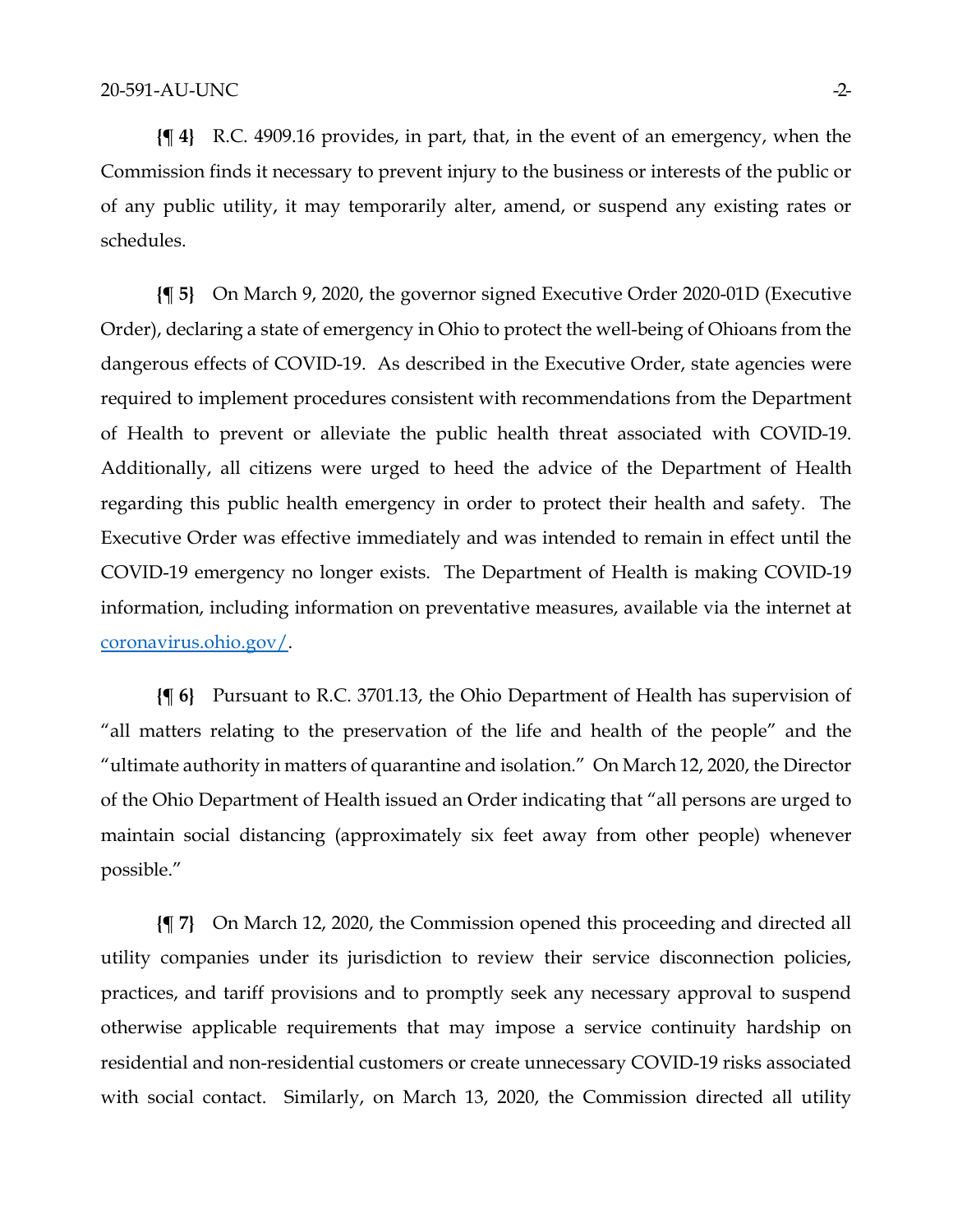#### 20-591-AU-UNC -3-

companies to review their reconnection procedures, while also extending its winter reconnection order through May 1, 2020. By Entry issued on March 20, 2020, the Commission directed all utility companies to suspend in-person, actual meter readings in circumstances where a meter is located inside a customer's home or similar location, as well as all other non-essential functions that may create unnecessary COVID-19 risks associated with social contact. Such activities were suspended for the duration of the emergency, unless otherwise ordered by the Commission.

**{¶ 8}** Through subsequent orders and entries in this docket, the Commission issued additional emergency directives intended to avoid unnecessary COVID-19 risks associated with social contact. Most recently, on March 24, 2021, the Commission extended until June 30, 2021, certain waivers for registered water transportation companies that are reasonably necessary to enable or accommodate responsible actions to adopt and implement protocols to mitigate COVID-19 risks or respond to recommendations or directives from state or local public health authorities.

**{¶ 9}** Additionally, by Entry dated April 8, 2020, the Commission directed that certain provisions of Ohio Adm.Code 4901-1-02 and Ohio Adm.Code 4901-1-24 be waived in order to permit the electronic filing of documents for which protective or confidential treatment is requested. In the Entry, the Commission set forth procedures and processes for the electronic filing of confidential documents, in Case No. 20-2000-XX-XXX, for the duration of the emergency or until otherwise ordered by the Commission. The Commission also noted that it would continue to accept the filing of confidential documents by mail.

**{¶ 10}** Due to technical issues, the electronic filing of confidential documents was suspended on May 5, 2020. By Entry dated September 9, 2020, the Commission noted that the technical issues had been resolved and, therefore, directed that the electronic filing of confidential documents be permitted to resume, in accordance with the requirements set forth in the April 8, 2020 Entry.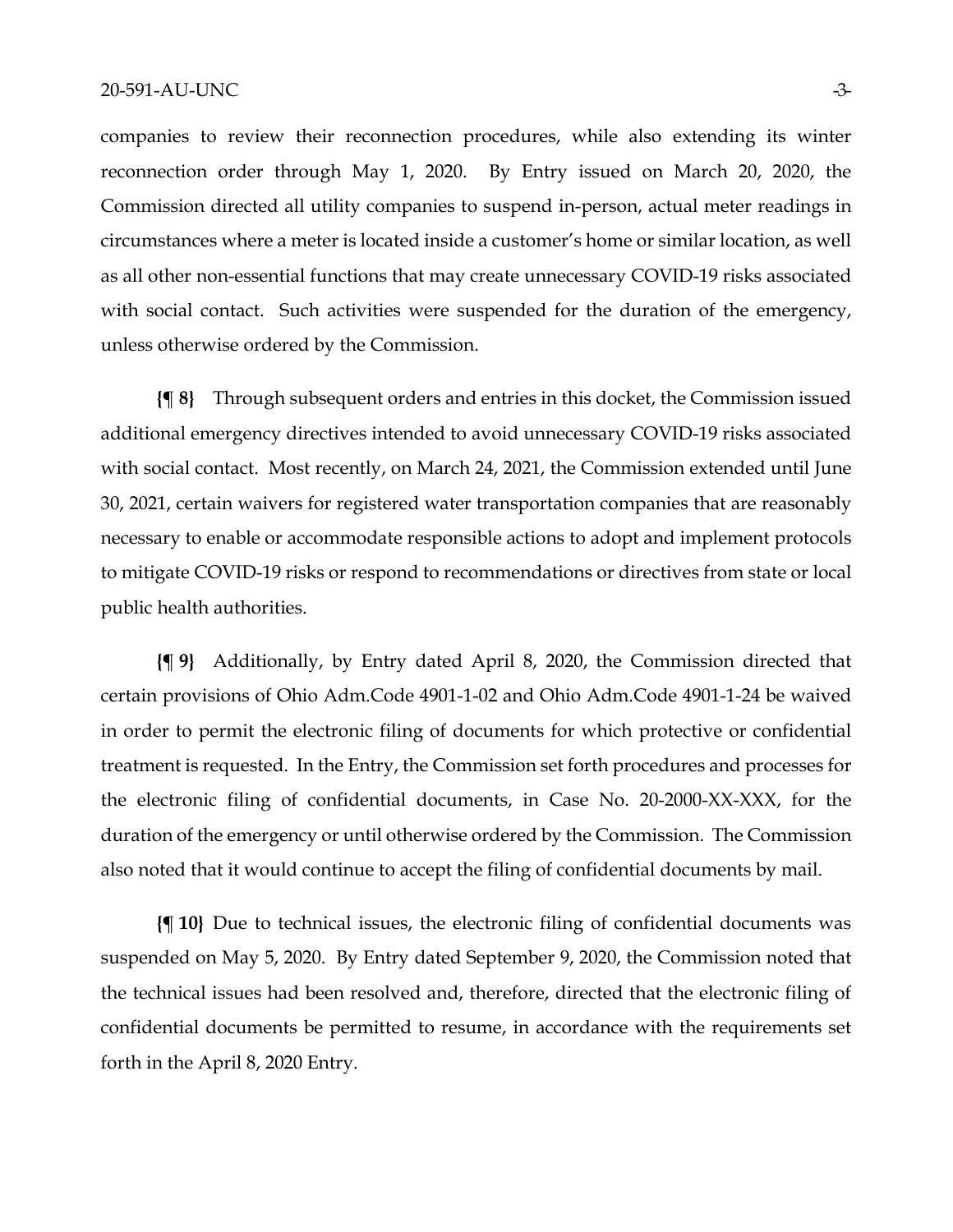**{¶ 11}** On June 18, 2021, the governor signed Executive Order 2021-08D, which took effect immediately and declared that, based upon the current circumstances surrounding the response to COVID-19, the state of emergency is no longer required.

**{¶ 12}** Given that the declared state of emergency has ended, the Commission finds that the emergency directives issued in this docket, to the extent that they have not already expired, should be lifted at this time. The utility companies, CRES or CRNGS providers, railroads, water transportation companies, or any other entities regulated by the Commission should continue to conform to any and all applicable requirements and best practices issued by the Ohio Department of Health, as well as any guidance or orders from any local public health authorities, that remain in effect. The Commission directs, however, that the electronic filing of confidential documents may continue in accordance with the requirements set forth in the April 8, 2020 Entry, until otherwise ordered by the Commission.

**{¶ 13}** We also note that several utility companies have filed applications in other case dockets concerning their efforts to resume functions that were determined to be in conflict with the Executive Order and the March 12, 2020 Order of the Director of the Ohio Department of Health. For example, on June 9, 2021, Ohio Edison Company, The Cleveland Electric Illuminating Company, and The Toledo Edison Company filed an application in Case Nos. 20-1344-EL-UNC and 20-1345-EL-WVR to resume indoor meter reading. As the COVID-19 health orders have been lifted, all utility companies that have not already been expressly authorized to do so are permitted to proceed with resuming such activities, consistent with this Entry.

## **III. ORDER**

**{¶ 14}** It is, therefore,

**{¶ 15}** ORDERED, That the Commission's emergency directives be lifted in accordance with this Entry. It is, further,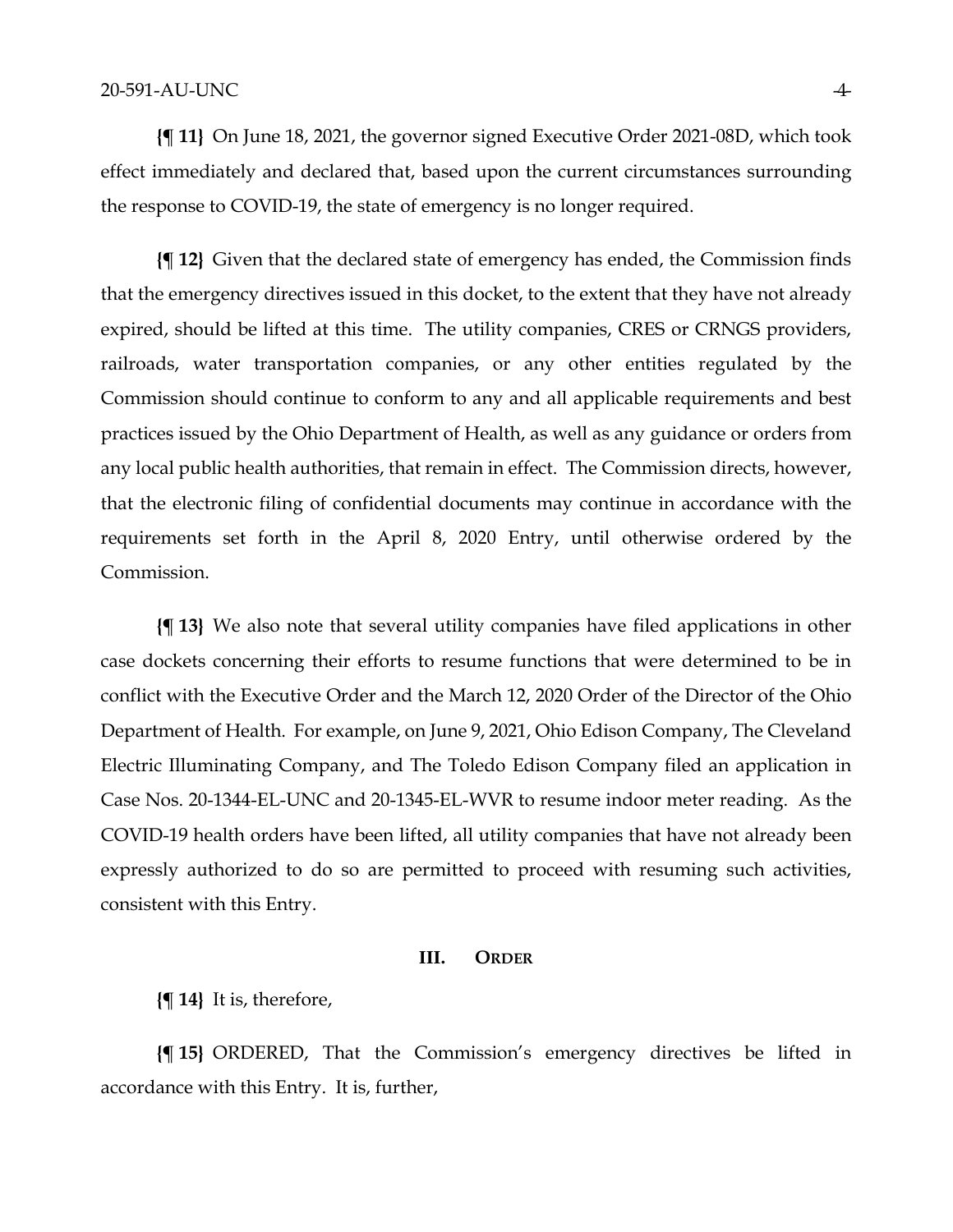**{¶ 16}** ORDERED, That the electronic filing of documents containing confidential information may continue until otherwise ordered by the Commission. It is, further,

**{¶ 17}** ORDERED, That notice of this Entry be served via the Electric-Energy, Gas-Pipeline, Railroad, Telephone, Transportation, and Water industry service lists. It is, further,

**{¶ 18}** ORDERED, That a copy of this Entry be served upon all interested persons of record.

COMMISSIONERS: *Approving:*  Jenifer French, Chair M. Beth Trombold Lawrence K. Friedeman Daniel R. Conway Dennis P. Deters

SJP/mef